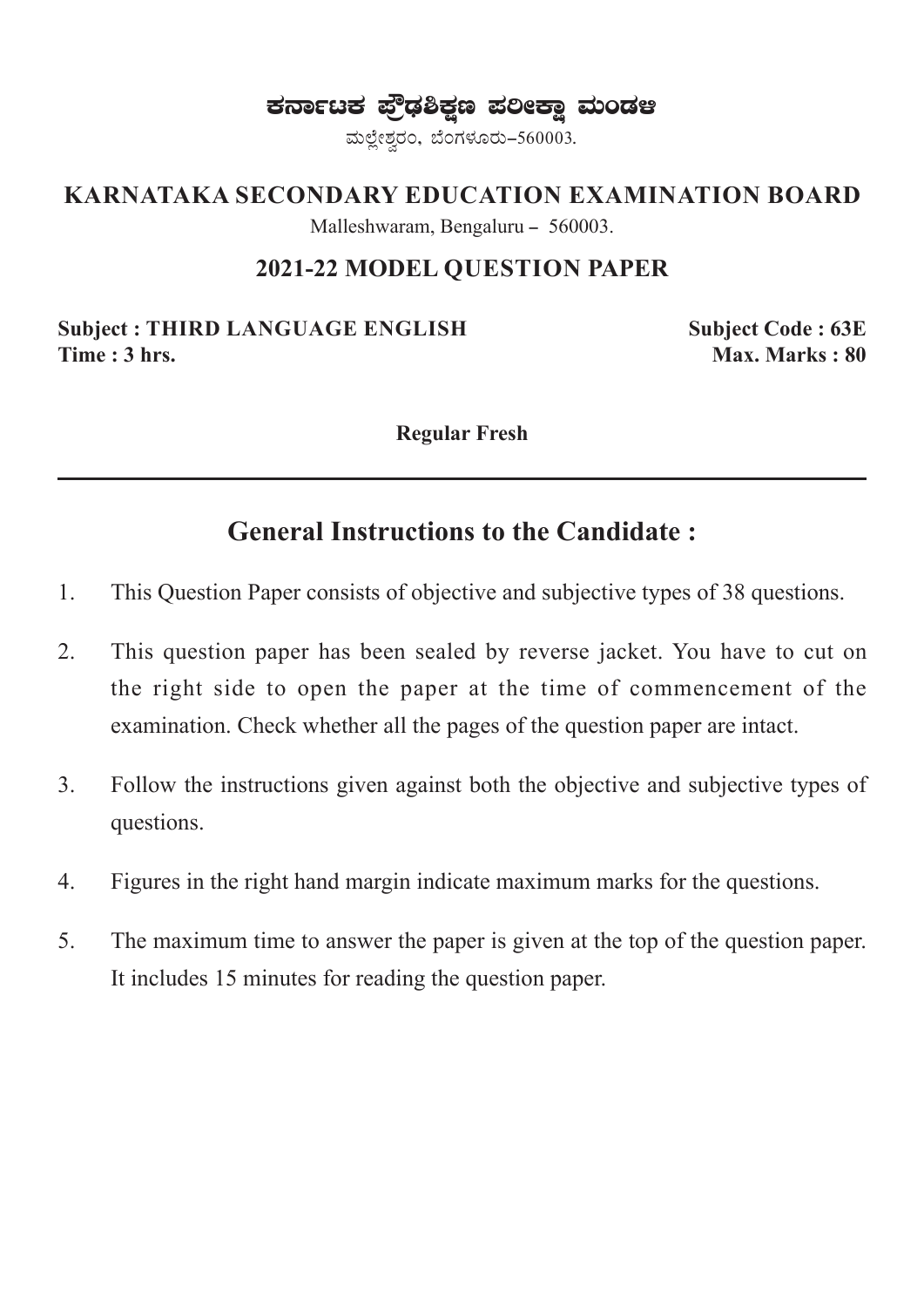- **I Four alternatives are given for each of the following question/incomplete statements. Only one of them is correct or most appropriate. Choose the correct alternative and write the complete answer along with its letter of alphabet. 8x1=8**
- **1. The one word for, ''a place where fruit trees are grown'' is**
	- (A) aviary (B) orchard
	- (C) apiary (D) garden
- **2. The word 'proper' can be written in its opposite form by using the prefix**
	- $(A)$  Un  $(B)$  in (C) dis (D) im
- **3. Sohrab challenged the bravest soldier.**

#### **The underlined word is**

| (A) Abstract Noun | (B) Common Noun     |
|-------------------|---------------------|
| (C) Proper Noun   | (D) Collective Noun |

**4. Bharat Ratna was awarded to Lata Mangeshkar in 2001.**

**The question that can be framed to get the underlined words as answer is.**

- (A) When does Bharat Ratna given to Lata Mangeshkar?
- (B) When did Bharat Ratna award given to Lata Mangeshkar?
- (C) When do Lata Mangeshkar was awarded Bharat Ratna?
- (D) When was Bharat Ratna awarded to Lata Mangeshkar?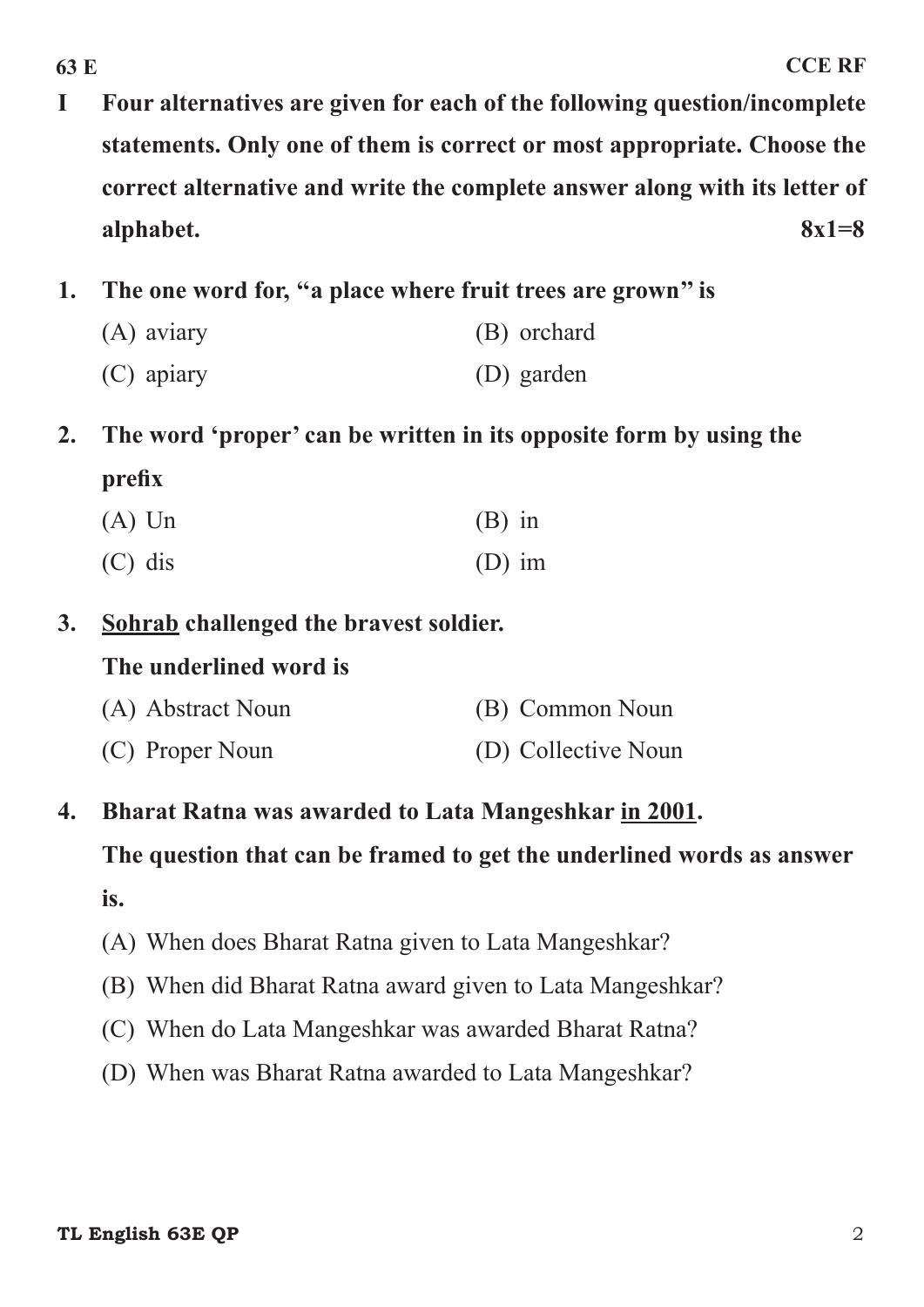#### **5. What a beautiful flower the rose is!**

#### **The above sentence can be changed into an assertive sentence as**

- (A) The rose is a very beautiful flower.
- (B) The rose was beautiful flower.
- (C) The rose is an beautiful flower.
- (D) The rose was a very beautiful flower.

### **6. Radha is sitting in ....... Raheema and Rita.**

#### **The correct preposition to be filled in the blank is**

- (A) above (B) between
- (C) on (D) beside

#### **7. Saniya baked a cake.**

#### **The above sentences can be changed into passive voice as**

- (A) A Cake was baked by Saniya.
- (B) A Cake was being baked by Saniya.
- (C) A Cake baked by Saniya.
- (D) A Cake had been baked by Saniya.

#### **8. The stone is too heavy to lift.**

# **This sentence can be written by removing 'too.... to' and adding**

#### **'so... that not' as**

- (A) The stone is heavy that it cannot be lifted.
- (B) The stone is so heavy that it can be lifted.
- (C) The stone is so heavy that it cannot be lifted.
- (D) The stone is so heavy to be lifted.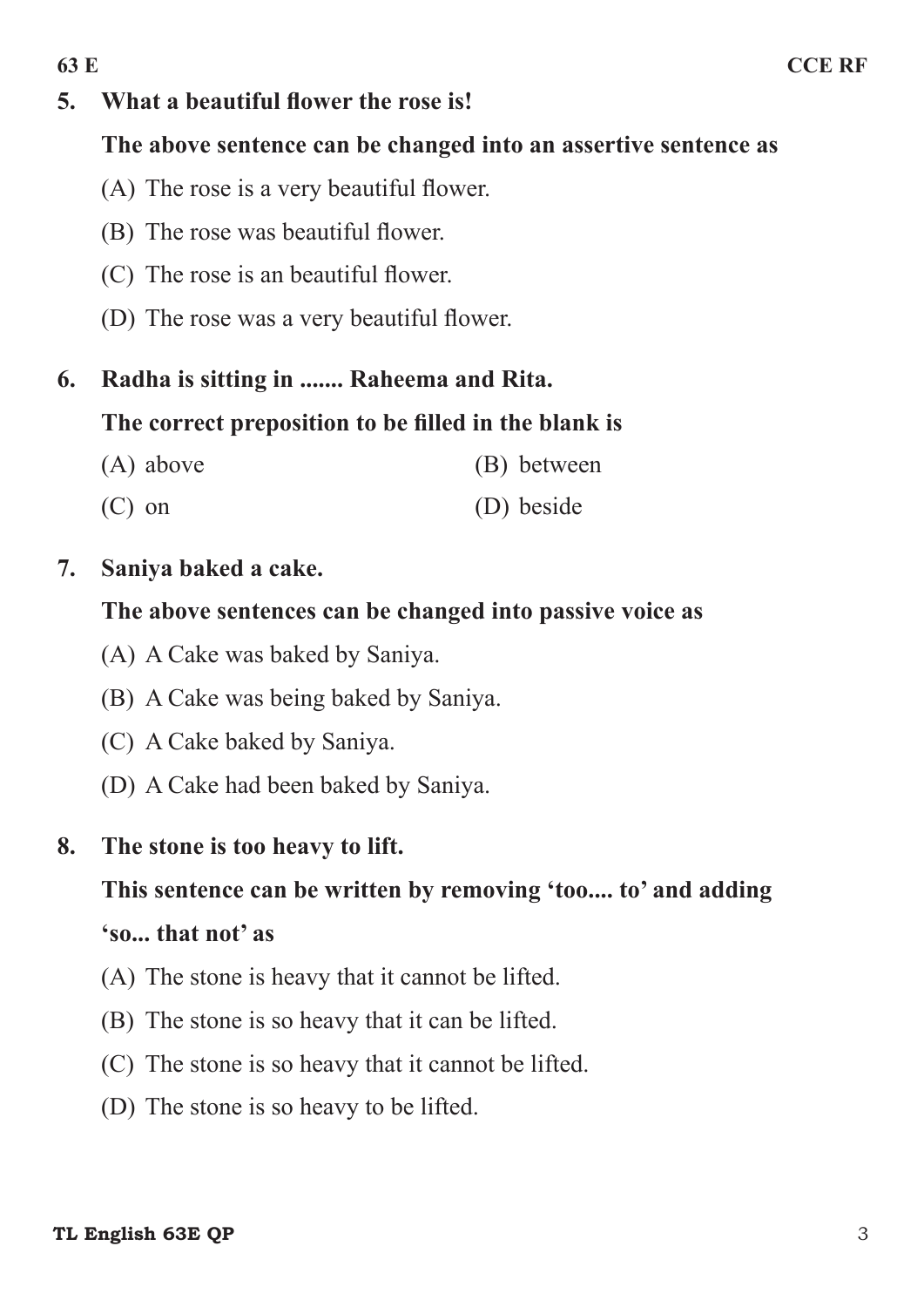**63 E CCE RF II Answer the following questions in a sentence each: 8x1=8** 9. Who placed Chandragupta on the throne? 10. Which flower is called 'the flower of light'? 11. Who was calling children to go home in the poem 'Nurse's Song'? 12. Why was mother elephant looking sad? 13. Which city is called 'The Venice of India'? 14. Who caught fisherman in the market? 15. When will everyone be your friend? 16. When do we feel stronger and better?

#### **III Answer the following questions in two or three sentences each: 8x2=16**

- 17. Why did Chanakya's choice fall on Rakshasa?
- 18. List out the animals and birds that Gopi saw at the zoo.
- 19. What made Lata Mangeshkar act in films in her early days?
- 20. How did the chief confirm that the ring was in fish's belly?
- 21. How does the poet compare a cloud to sorrow?
- 22. What are the things we lose when youth departs?
- 23. Why did Rajaji ask young ADC to skip his breakfast?

#### OR

What continued to nag Roger after war was over?

24 How did Tansukh Vora proved to be an honest driver?

#### **IV Answer the following questions in four or five sentences each 4x3=12**

25. Write the substance of the poem 'Autumn song'.

#### OR

**TL English 63E QP** 4 Write the summary of the poem 'Prayer for Dumb Creature'.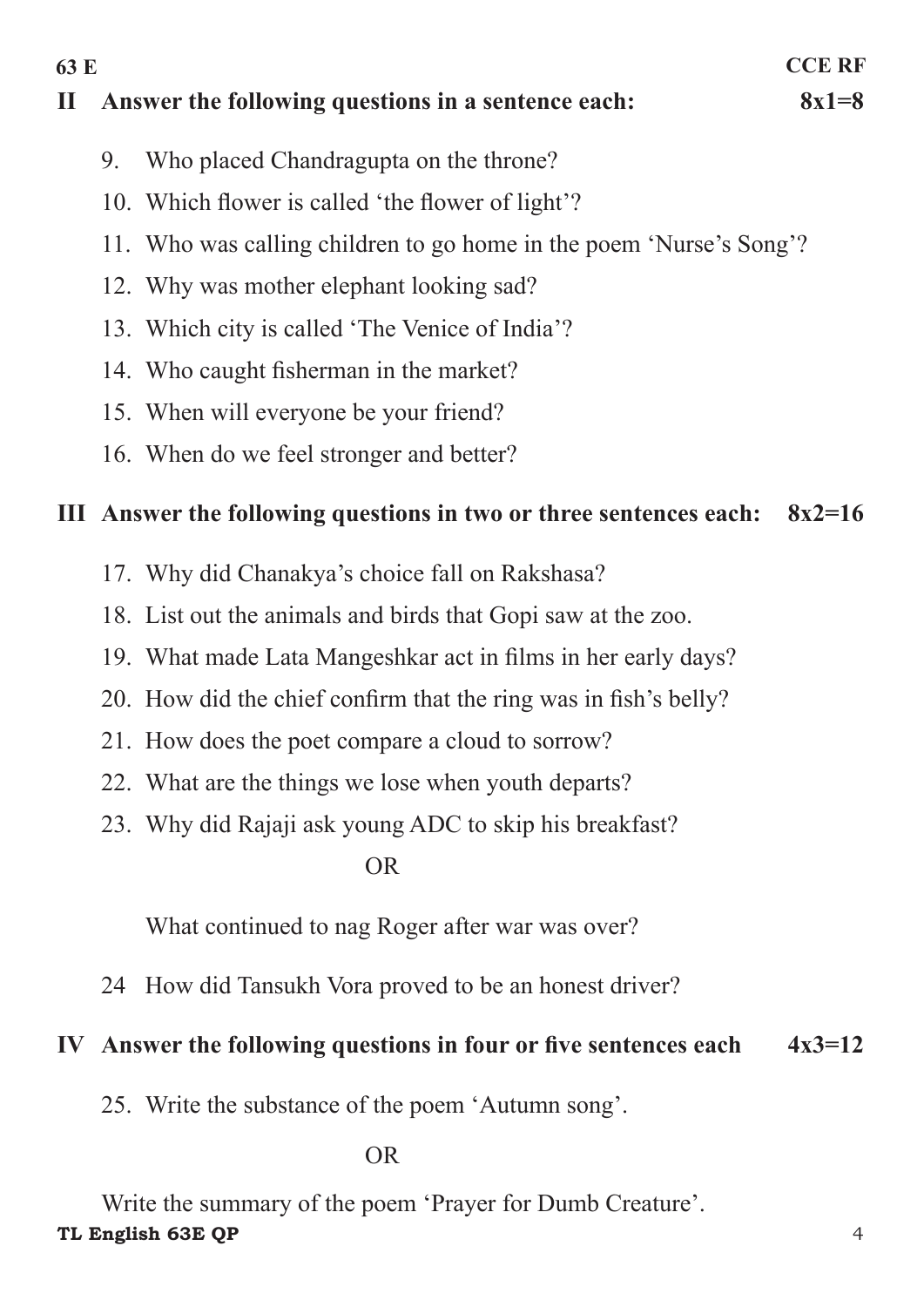- 26. Explain the qualities of a faithful friend.
- 27. Describe the achievements of Lata Mangeshkar.
- 28. What was young antelope doing at the zoo?

### **V Read the following extracts and answer the questions that follow: 5x3=15**

- 29. "Oh, it is Minister Rakshasa"!
	- a) Who said this?
	- b) Where was it said?
	- c) What was the emotion expressed?
- 30. ''The music world and Tamilnadu have been honored''.
	- a) Who said this?
	- b) Who does the statement refer to?
	- c) When was it said?
- 31. "Dear Tahminah, I must go back to my army now".
	- a) Who does 'I' refer to?
	- b) Who was Tahminah?
	- c) Where was his army?
- 32. "I live on the Ganges at the spot where Indra came down".
	- a) Who said these words?
	- b) To whom does he say so?
	- c) Where did he live?
- 33. "Come come leave off play, and let us away Till the morning appears in the skies''
	- a) Who said these lines?
	- b) Who are these lines said to?
	- c) Why does the nurse say so?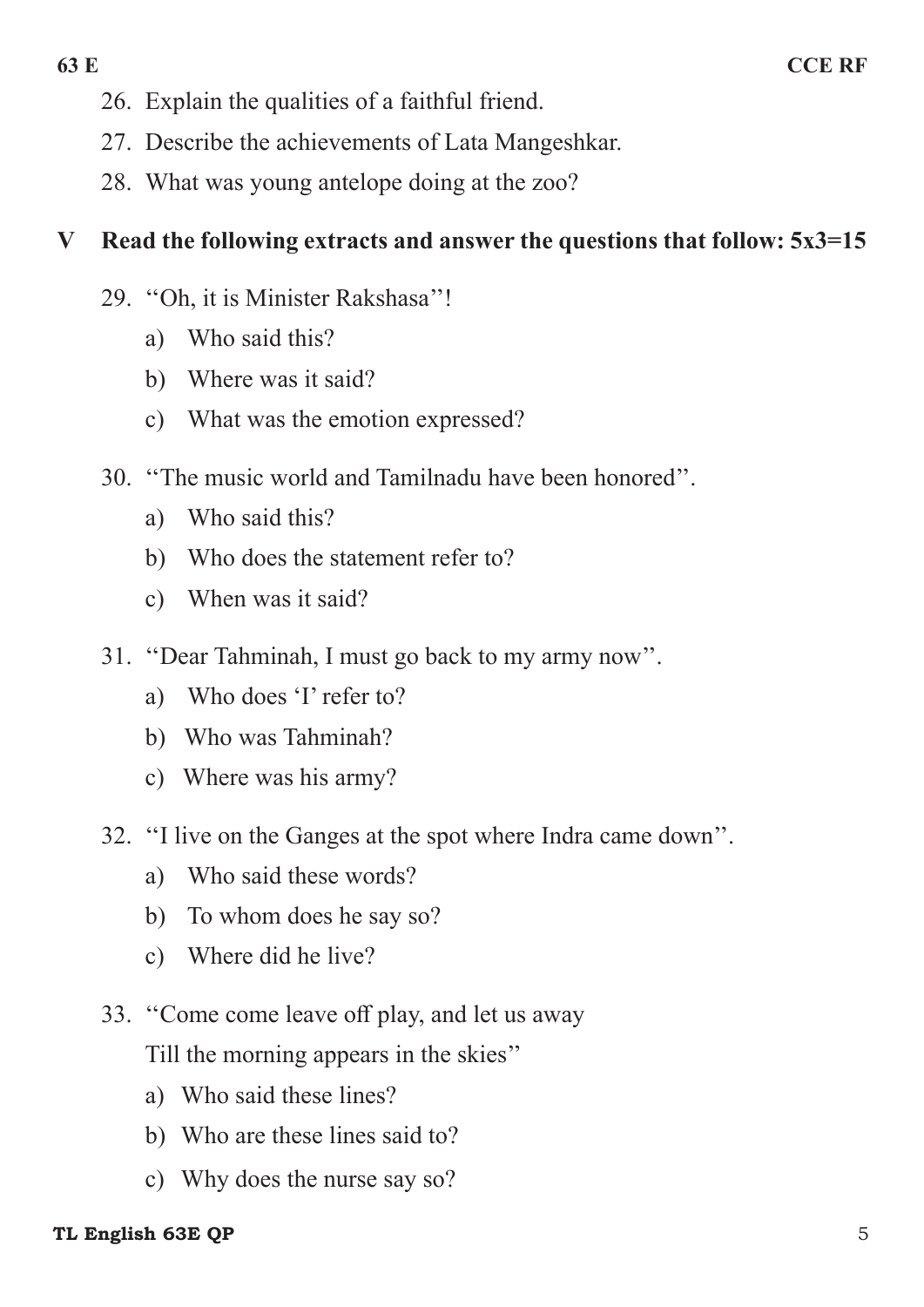### **63 E CCE RF VI Quote from memory 1x4=4**

34. It is not......................................

................................... better be;

Or standing ..............................

..................................... and sere:

OR

We are......................................

......................................... reign;

Still...........................................

 ................................. flying feet,

#### **VII Answer the following question in five to six sentences: 1x4=4**

35. Describe the spring season of Kashmir.

OR

How did Rustum come to know that Sohrab was his son?

## **VIII Read the following passage carefully and answer the questions that follow. 1x4=4**

36. Mohandas Karamchand Gandhi is the architect of India's liberation from British. Gandhi was one of the greatest freedom fighters of our country. He bid goodbye to his legal profession and jumped into the freedom struggle. He became the President of Indian National Congress in 1924. He used